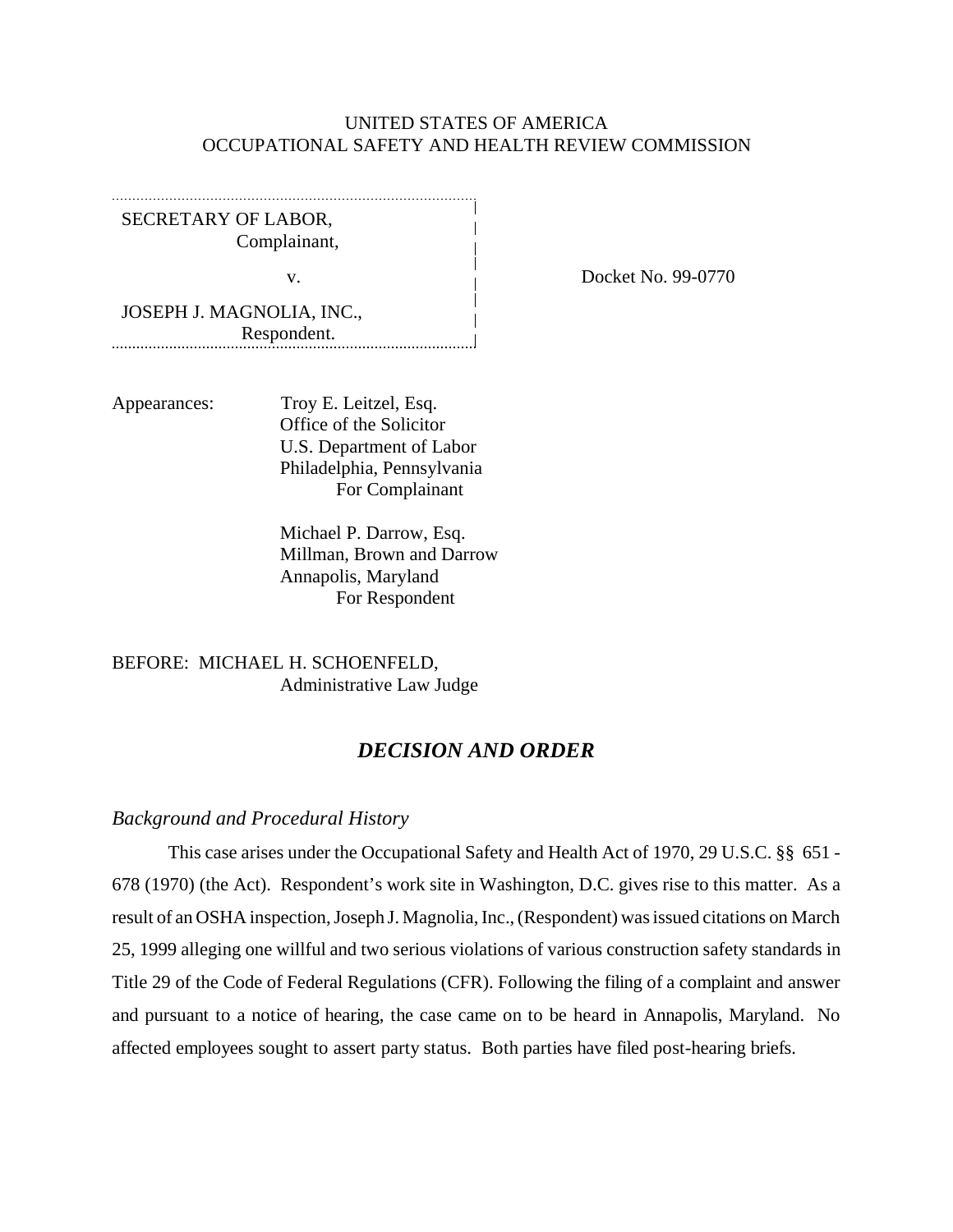### *Jurisdiction*

The parties have stipulated that Respondent is an employer. It is undisputed that at the time of this inspection Respondent was engaged in excavating and installing sewer lines as part of a hospital expansion in Washington, D.C. It is also stipulated that Respondent uses tools, equipment and supplies which have moved in interstate commerce. I find that Respondent is engaged in a business affecting interstate commerce.

Based on the above finding, I conclude that Respondent is an employer within the meaning of § 3(5) of the Act. Accordingly, the Commission has jurisdiction over the subject matter and the parties.

#### *Discussion*

#### Willful Citation 2, Item 1

#### 29 CFR § 1926.652(a)(1)<sup>1</sup>

The citation alleges that "[e]mployees were observed in an unprotected trench."

The item is affirmed because Respondent has not met the burden of proof imposed on it under the exceptions to the standard.

In general, to prove a violation of a standard, the Secretary must demonstrate by a preponderance of the evidence (1) that the cited standard applies, (2) noncompliance with the terms of the standard, (3) employee exposure or access to the hazard created by the noncompliance, and (4) the employer knew, or with the exercise of reasonable diligence could have known, of the condition. *Astra Pharmaceutical Products, Inc.*, 9 BNA OSHC 2126, 2129 (No. 78-6247, 1981); *Dun-Par Engineered Form Co.*, 12 BNA OSHC 1949 (No. 79-2553), *rev'd & remanded on other grounds*, 843 F.2d 1135 (8th Cir. 1988), *decision on remand,* 13 BNA OSHC 2147 (1989). Moreover, courts

<sup>&</sup>lt;sup>1</sup> The cited standard, 29 CFR  $\S$  1926.652(a)(1), provides: (a)(1) Each employee in an excavation shall be protected from cave-ins by an adequate protective system designed in accordance with paragraph (b) or (c) of this section except when:  $(a)(1)(i)$  Excavations are made entirely in stable rock; or  $(a)(1)(ii)$  Excavations are less than 5 feet  $(1.52 \text{ m})$  in depth and examination of the ground by a competent person provides no indication of a potential cave-in.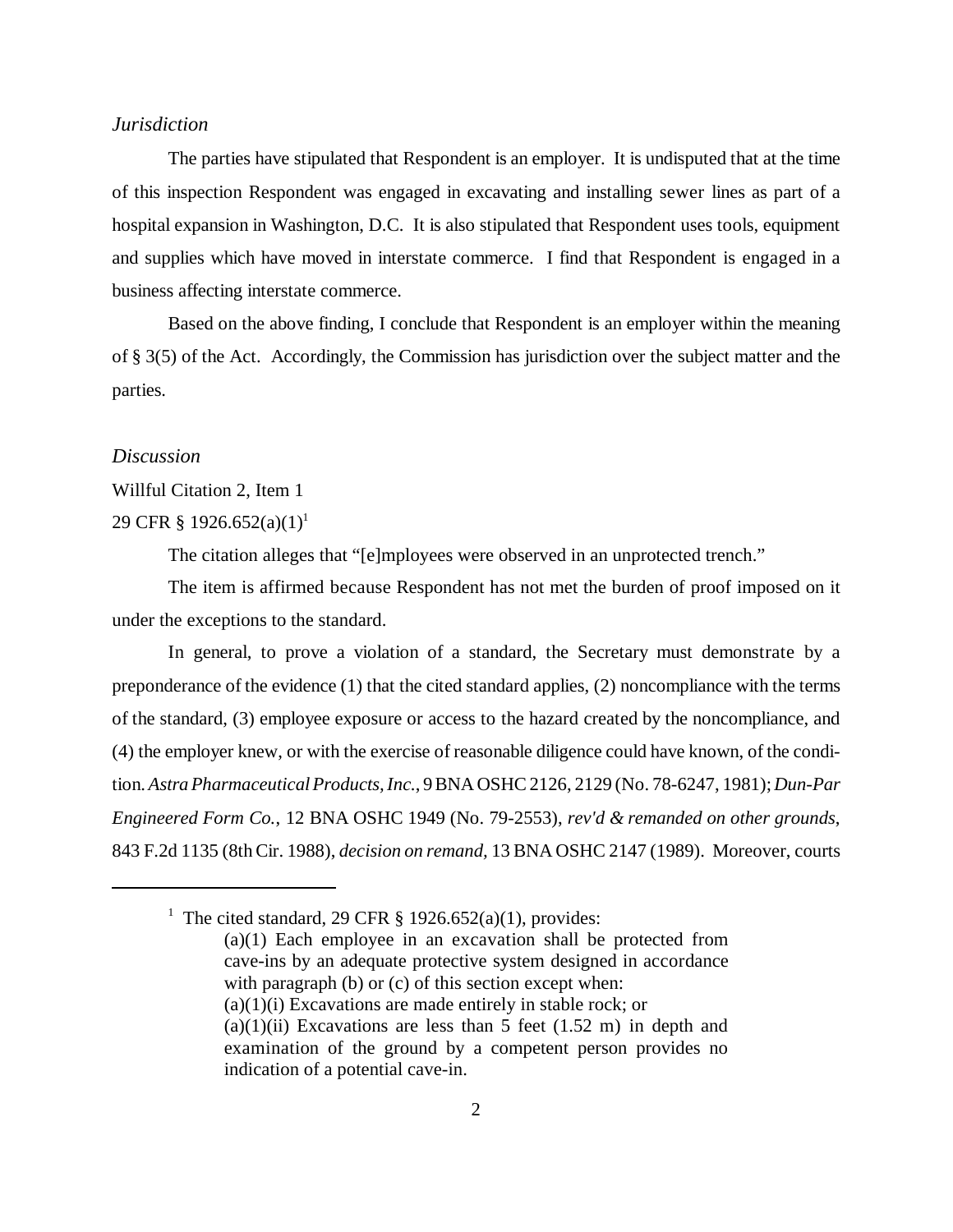have acknowledged that the Commission "has long recognized that the Secretary has the burden of proving any health and safety violations with which an employer is charged. *Cleveland Construction, Inc. v. OSHRC, No.* 99-3044, 6<sup>th</sup> Cir., 12/17/99 (Unpublished), 18 BNA OSHC 2028, 2032, 1999 U.S. App. Lexis 34071. Which party has the burden of proof becomes the deciding factor when necessary facts cannot be determined conclusively from the record. *Trinity Industries*, 15 BNA OSHC 1788, 1790 (No. 89-1791, 1992); *citing, Philadelphia Newspapers, Inc. v. Hepps,* 475 U.S. 767, 776 (1986).

The cited standard unequivocally requires cave-in protection for employees working in all excavations. The following sub-parts, (i and ii), create exceptions for excavations "made entirely in stable rock" or for those "less than 5 feet. . . in depth. . . ." The Commission has held that the principle regarding allocating burdens of proof with respect to exceptions is applicable to the cave-in protection requirements imposed by this particular standard. *C.J. Hughes Construction, Inc.,* 17 BNA OSHC 1753, 1756 (No. 93-3177, 1996). Consequently, once the Secretary showed that Respondent's employees worked in an excavation<sup>2</sup>, the standards in Subpart P are applicable<sup>3</sup> and the existence of the violative condition is established unless rebutted. In this case, it is undisputed that employees were in the excavation. Since the exception under subsection i depends on the depth of the excavation, specific measurements are an integral part of its requirements.<sup>4</sup> Thus, since Respondent seeks to come within an exception, it must bear the burden of proving the necessary elements of the exception, including the depth of the excavation. Fulfilling Respondent's obligation to prove the exception by a preponderance of the evidence of record requires reliable evidence on which to base factual conclusions as to the critical dimensions. Respondent has not fulfilled that burden on this record.

Despite the photographs, testimony from several eyewitnesses and the drawing and marking

 $2$  "Excavation" is defined as "any man-made cut, cavity, trench or depression in an earth surface, formed by earth removal." 29 CFR § 1026.650(b).

<sup>&</sup>lt;sup>3</sup> The Scope and Applicability provision for all of Subpart P is 29 CFR § 1926.650(a).

<sup>&</sup>lt;sup>4</sup> There is no dispute that the excavation was not "entirely in stable rock." Thus, cave-in protection was required if it was either 5 feet or more deep, or, if less than 5 feet deep, an examination of the ground by a competent person provided no indication of a potential cave-in.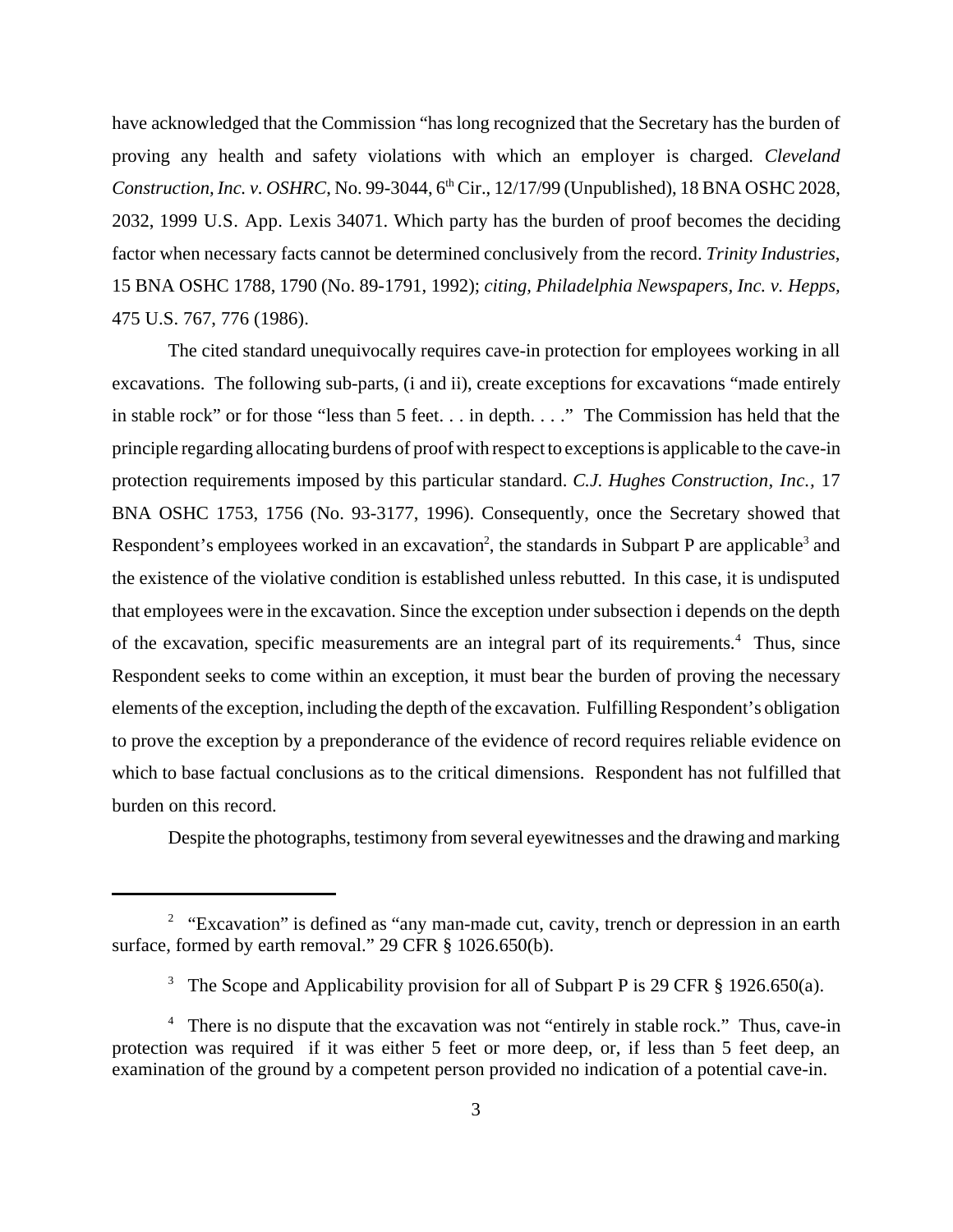of a demonstrative exhibit during the hearing (ALJ-1), the relevant dimensions of the cited trench are still not discernable.

The record is fairly clear that the cited trench was between two other excavations, one of which had been backfilled after the insertion of a manhole. (Tr. 103-04) The distance of the overall opening was to have been 40 feet in length, with 25 feet from the center of one manhole to the center of the next. (Tr. 84,  $105$ )<sup>5</sup> The two manholes were to be connected by pipe which was delivered in 13 ½ feet long standard sections. (Tr. 105).

Openings in the earth generally do not lend themselves to precise measurement, especially during the course of construction where, as here, the ground surface itself was uneven. (Tr. 37) The CO's testimony as to his measurements, made with a 25 foot steel tape measure, (Tr. 19-20) leaves much in doubt on this record. The CO stated several times that he had taken measurements of the depth of the trench. (Tr. 16, 18, 19-21, 54-55, 56) The number of measurements he described, however, varied from three or four (Tr. 20), to "several" (Tr. 54-55), to two (Tr. 56), to one. (Tr. 87) He conceded that a more accurate method of determining the depth of the trench was available to him but was not used. (Tr. Tr. 37-38) The locations at which the CO took his measurements along the length of the trench and excavation is also less than clear (Tr. 44, 54-55, 87), as is the location within the trench of the two "observed" employees shown in photographs. (GX-3,4; Tr. 39, 41-42, 44, 47, 55, 57, 85-86, 108-09) The CO described the trench as not sloped at all which is inconsistent with a photograph he took and with the testimony of the backhoe operator who dug the excavation. (Tr. 20-21, 94; GX-5) The CO's assertion that the portion of the trench where he saw employees was not sloped at all is also inconsistent with his statements that the width of the trench at the bottom was the width of the backhoe bucket, some 3 or 4 feet, and his later statement that it was 8 feet wide at the top. (Compare, Tr. 20-21 with Tr. 55)

Contrary to the CO's testimony, one of the assertedly exposed employees stated that the area of the trench in which he was working at the time of the photograph was less than 5 feet deep.(GX-4, Tr.108-09) The Foreman who was operating the backhoe at the site was consistent with that of the employee (Tr. 85-86, 88-89, 93, 96) even though his testimony as to the depth might be viewed as contradicting an earlier deposition if it were clear to which location along the length of the trench

<sup>&</sup>lt;sup>5</sup> The CO's testimony would have the overall length significantly greater. (Tr. 48)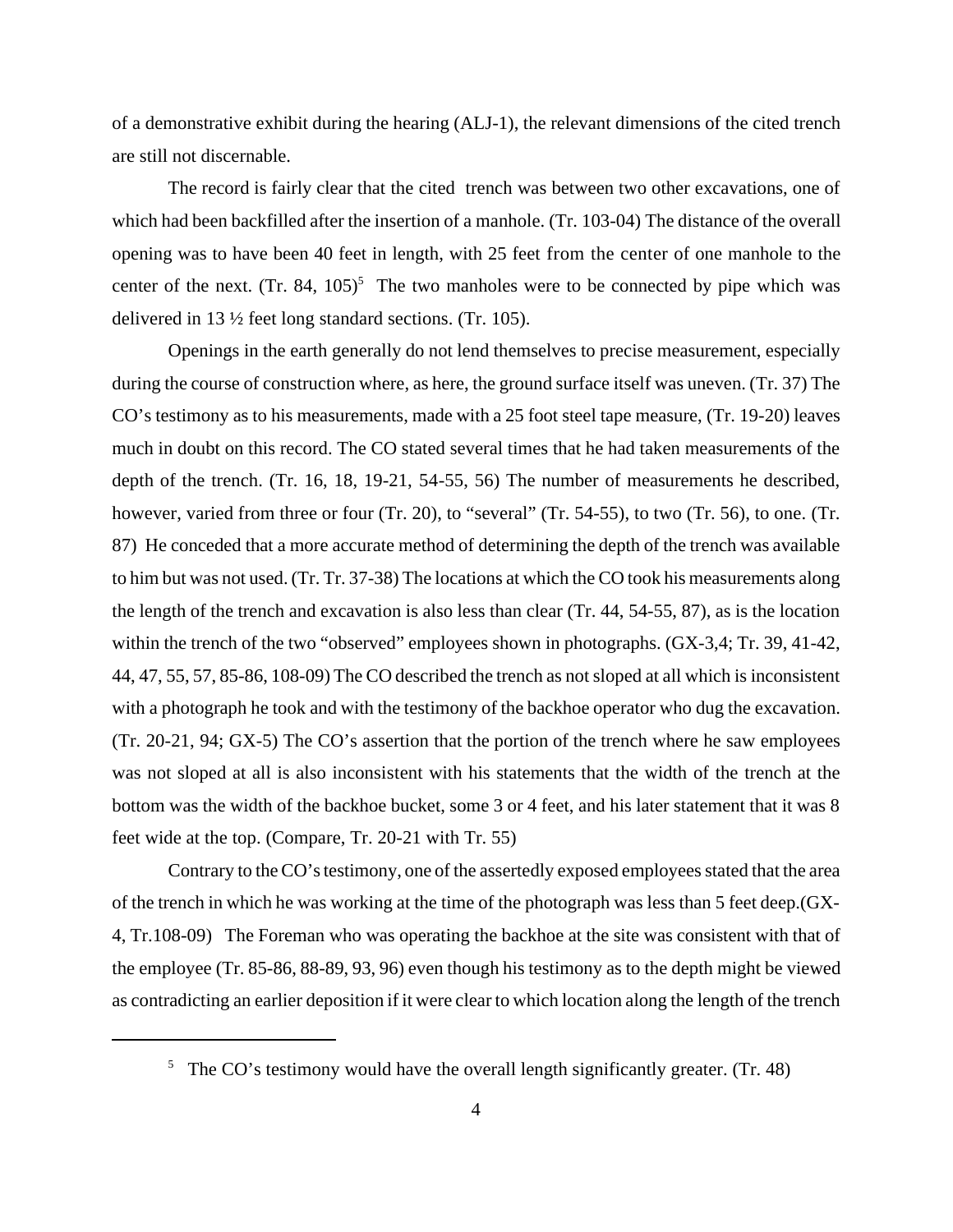the questioner was referring. (Tr. 100-01) Based upon my observations of the verbal and nonverbal behavior of all of the witnesses, and considering each subject's reactions and responses to the interrogatories, their facial expressions, attitudes, tone of voice, eye contact, posture and body movements, as well as confused or nervous speech patterns, I find no reason to discount the credibility of the testimony of the CO, the foreman or the employee. In sum, the evidence as to the dimensions of the excavation are not such as to support a reliable finding of fact.

The existence of the violative condition has been established because Respondent failed to show that the trench was entirely in stable rock or was less than 5 feet deep. Employee exposure is established by the photographs and unrebutted testimony showing that employees were in the trench. Respondent's knowledge of the violative condition is established by the foreman's operation of the backhoe which dug the trench and his presence when employees were in the trench. *See, Dover Elevator Co.*, 16 BNA 1281, 1285-86 (No. 91-862, 1993)(Supervisor's knowledge of violative condition is imputed to the employer without demonstration that employer's safety program is inadequate or defective). Based on the above, I conclude a violation of the cited standard has been established.

Respondent raised the affirmative defense of unpreventable employee misconduct in its answer and presented evidence in this regard. The First Circuit Court of Appeals thoroughly analyzed the parameters of the affirmative defense as follows:

> The OSH Act requires that an employer do everything reasonably within its power to ensure that its personnel do not violate safety standards. But if an employer lives up to that billing and an employee nonetheless fails to use proper equipment or otherwise ignores firmly established safety measures, it seems unfair to hold the employer liable. To address this dilemma, both OSHRC and the courts have recognized the availability of the UEM defense.

> The contours of the UEM defense are relatively well defined. To reach safe harbor, an employer must demonstrate that it (1) established a work rule to prevent the reckless behavior and/or unsafe condition from occurring, (2) adequately communicated the rule to its employees, (3) took steps to discover incidents of noncompliance, and (4) effectively enforced the rule whenever employees transgressed it. See *New York State Elec. & Gas Corp. v. Secretary of Labor*, 88 F.3d 98, 105 (2d Cir.1996); *General Dynamics*, 599 F.2d at 458-59; *Jensen Constr. Co*., 7 O.S.H. Cas. (BNA) 1477, 1479 (1979). The employer must shoulder the burden of proving all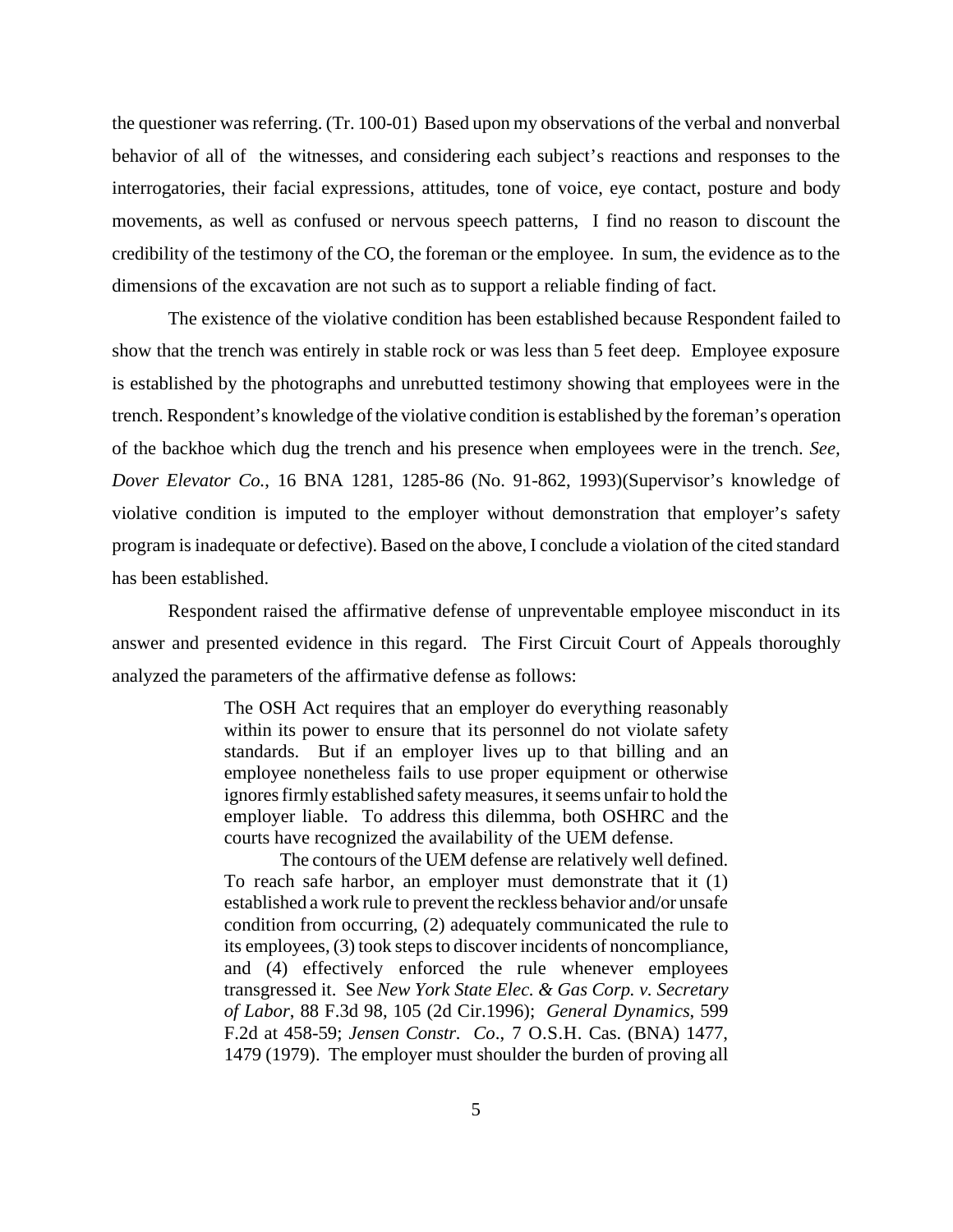four elements of the UEM defense. See *Brock v. L.E. Myers Co.*, 818 F.2d 1270, 1276 (6th Cir.1987); *General Dynamics*, 599 F.2d at 459. Sustaining this burden requires more than pious platitudes: "an employer must do all it feasibly can to prevent foreseeable hazards, including dangerous conduct by its employees." *General Dynamics*, 599 F.2d at 458; accord *H.B. Zachry Co. v. OSHRC*, 638 F.2d 812, 818 (5th Cir.1981).

\* \* \*

Even if an employer establishes work rules and communicates them to its employees, the defense of unpreventable employee misconduct cannot be sustained unless the employer also proves that it insists upon compliance with the rules and regularly enforces them. See *Centex-Rooney Constr. Co.,* 16 O.S.H. CAS. (BNA) 2127, 2130 (1994).

*P. Gioioso & Sons, Inc. v. Secretary of Labor*, 115 F.3d 100, 110 (1st Cir. 1997)(footnotes omitted.)

In this case, there is undisputed evidence that Respondent undertook a safety program with considerable vigor. Based on the following evidence, I find that Respondent has, in the words of the court, "do[ne] everything reasonably within its power to ensure that its personnel do not violate safety standards."

Respondent is a rather small, family-owned company with about 85 employees. (Tr. 62) It has a full-time safety person, has a long-time safety consultant firm, and has it taken an active role in formulating and instituting safety training in its industry. (Tr. 62-63). Respondent's vice president testified that the company conducts regular safety training, toolbox talks and safety seminars and the foreman at the inspected site testified that he held toolbox talks at the site and had received significant training in excavations, including the OSHA course, as well as other subjects. (Tr. 63, 66, 80) The Secretary concedes that Respondent provided training in excavation safety. (Sec. brief, p. 18) In addition, he conducted toolbox safety talks at the inspected site. (Tr. 66-69, 81). The foreman had conducted soil tests and was fully aware that trenches over 5 feet deep required cave-in protection. He was disciplined after this inspection. (Tr. 71-72, 91-92). Respondent has had a safety consultant firm for many years. (Tr. 76) Safety manuals have been produced, revised and distributed and a written safety program established. (*Id.*) The safety consulting firm conducts training programs and regularly inspects Respondent's job sites. (Tr. 76-77). The inspecting consultant has the authority to stop jobs to correct safety violations until corrective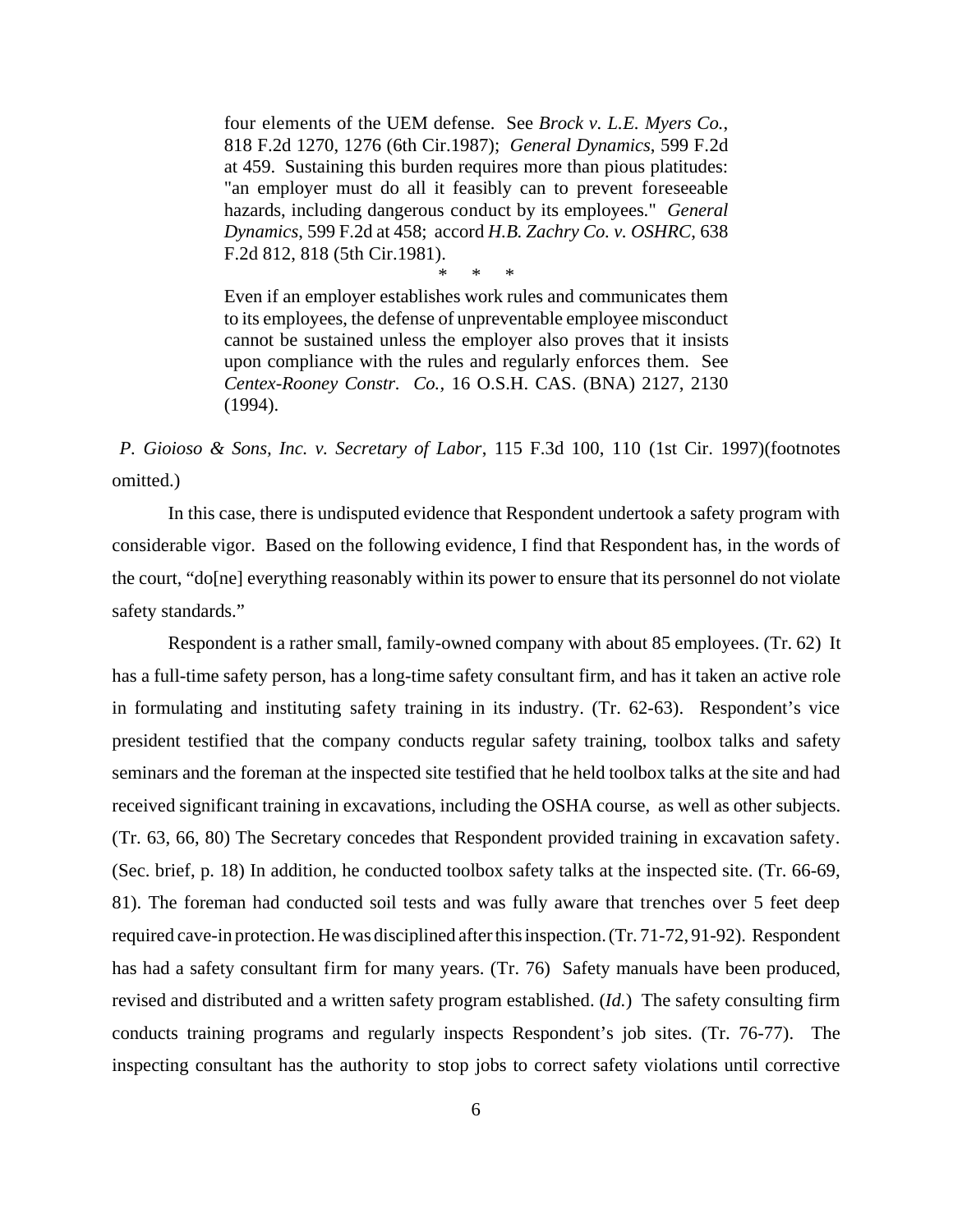measures are taken and to call in Respondent's superintendent to assist. (Tr. 78)

As a whole, I agree with Respondent's highly-experienced safety consultant, who opined that the company's interest in safety is probably "above the majority of contractors in the same type business." (Tr. 77-78) The CO also agreed that Respondent had undertaken all appropriate training for the personnel at the site. (Tr. 44) There is no evidence regarding Respondent's enforcement of safety rules before this citation. The lack of specific evidence regarding enforcement of safety rules by Respondent is, under the circumstances of this case, not a fatal defect for several reasons. Importantly, there is no evidence on this record that Respondent's employees had, in the past, violated Respondent's safety instructions warranting discipline.<sup>6</sup> Such evidence would have added considerable weight to balance against Respondent's failure to produce evidence that it disciplined employees for safety infractions. There is evidence that significant corrective action against the foreman was taken, albeit after Respondent's receipt of the citation. (Tr. 71-71) In addition, the evidence that Respondent had been inspected before and alleged violations found on only one inspection, is consistent with the inference that employees did not require discipline in the past. On balance, and considering all of the factors inherent in the defense of unpreventable employee misconduct and all of the positive evidence as to Respondent's safety concerns and actions, I conclude that Respondent has taken all reasonable steps to train its personnel and prevent trench cave-ins.

Finally, I note that the factual finding that the trench was over 5' deep resulted from the application the legal principle of assessing burdens of proof rather than a clear weight of the evidence. Thus, Respondent's foreman at the site, who was fully aware that trenches over 5' deep required cave-in protection, is found not to have been unreasonable in his belief that employees in the trench he had excavated were not in an area over 5' deep.

Because a preponderance of the evidence shows that Respondent did all it could reasonably be expected to do to ensure that its employees complied with safety standards, Respondent has

<sup>6</sup> The Commission decision in *Centex-Rooney Constr. Co.,* 16 BNA OSHC 2127, 2130 (No. 98-0851, 1994), is distinguished from this matter because in that case the Commission clearly agreed with the administrative law judge in his reliance on evidence that the violative condition on a multi-employer construction site existed "for months" as evidence that the respondent did not enforce its work rules.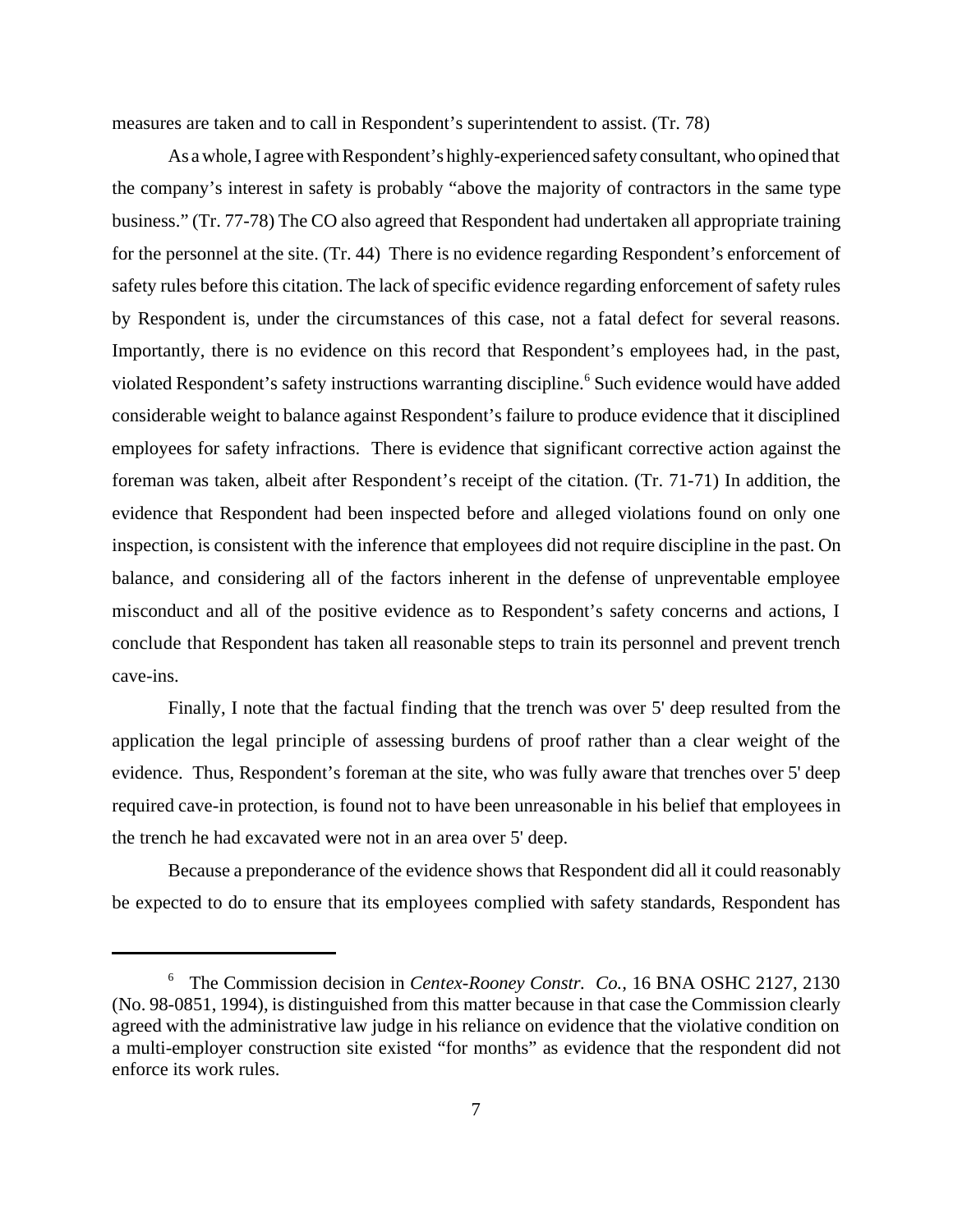proven its defense of unpreventable employee misconduct. Citation 2, Item 1 is VACATED.

### Citation 1, Item 1 § 5(a)(1) of the Act<sup>7</sup>

The citation item alleges that Respondent was in violation of  $\S$  5(a)(1) of the Act, the socalled general duty clause, in that "[a]n employee was observed riding in the bucket of a crawler backhoe...over top of a trench center. . . ."

To establish a violation of §  $5(a)(1)$  of the Act, the Secretary must prove that: (1) a condition or activity in the employer's workplace presented a hazard to its employees, (2) either the cited employer or its industry recognized that the condition or activity was hazardous, (3) the hazard was causing or likely to cause death or serious physical harm , and (4) feasible means existed to eliminate or materially reduce the hazard. *Coleco Industries, Inc.*, 14 BNA OSHC 1961, 1963 (No. 84-546, 1991).

The facts are not in dispute. Upon approaching the work site, the CO saw an employee riding in the bucket of the backhoe suspended over the center of an excavation into which a manhole was to be placed. (Tr. 12-13, GX-2, 3) The employee, in the bucket for only a few minutes, was there to drop a "centerline" to determine the proper placement of the manhole. (Tr. 17, 82-83) The excavation at that point was some 9 feet deep. (Tr. 18) Respondent's foreman at the site, who was operating the backhoe, conceded that it was dangerous and a mistake to have the man in the bucket. (Tr. 96, 99) The CO testified without rebuttal that falling out of a moving bucket or being hit by it presented serious hazards (Tr. 26) and that Respondent could have placed timbers across the excavation for use by the employee in dropping a centerline or by using laser distance measuring equipment. (Tr. 17) All of the elements of a general duty clause violation are established on this evidence.

The Secretary proposed a penalty of \$1750 for this violation. For the following reasons, I

<sup>&</sup>lt;sup>7</sup> Section 5(a)(1) of the Act, 29 U.S.C. § 654(a)(1), provides as follows: Sec. 5. (a) Each employer -

<sup>(1)</sup> shall furnish to each of his employees employment and a place of employment which are free from recognized hazards that are causing or are likely to cause death or serious physical harm to his employees.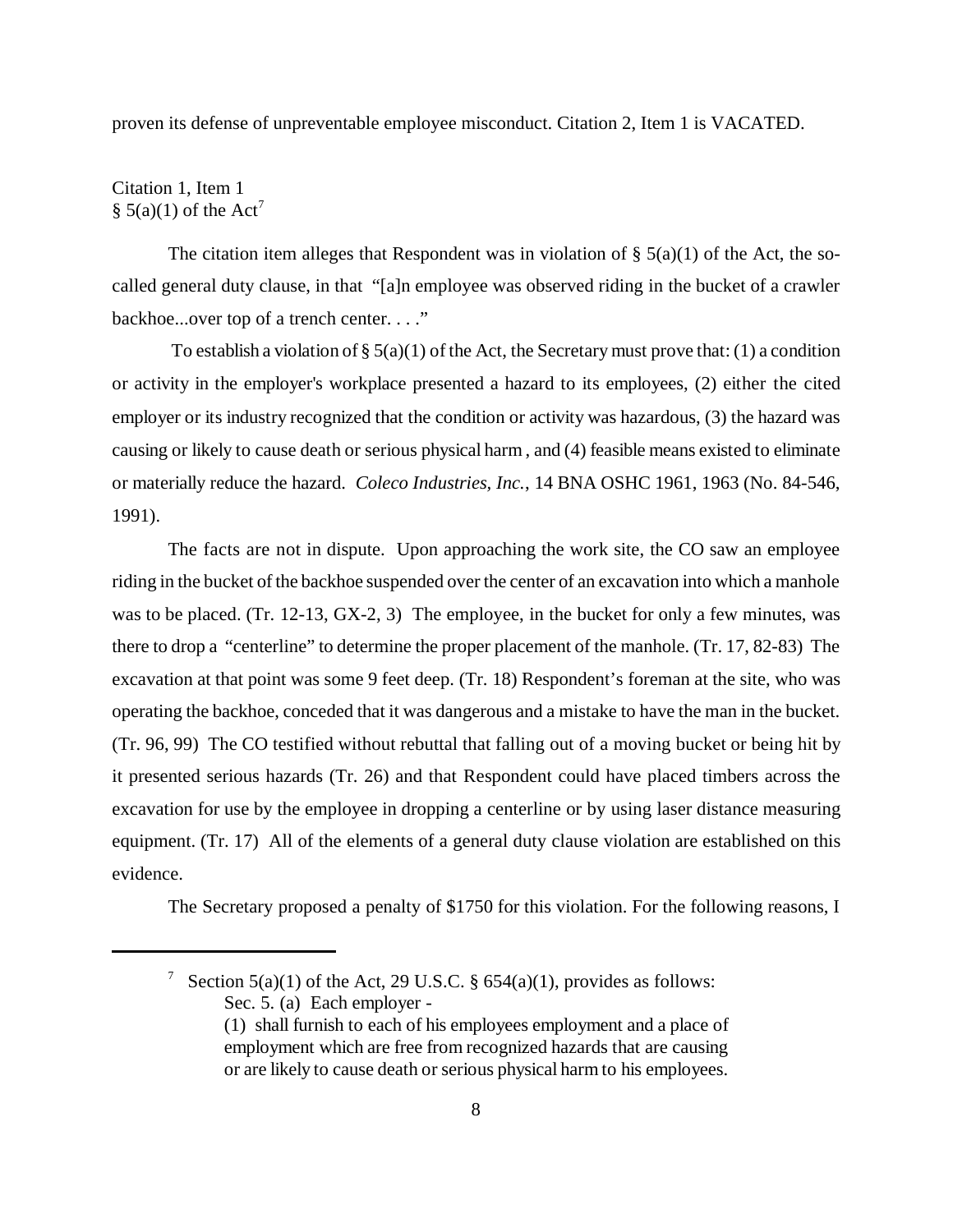find that a penalty of \$ 1250 is appropriate.

 Commission precedent is well settled that in determining appropriate penalties for violations, "due consideration" must be given to the four criteria under § 17(j) of the Act, 29 U.S.C. 666(j). Those factors include the size of the employer's business, the gravity of the violation, the good faith of Respondent and its prior history. The Commission also recognizes that the factors are not necessarily accorded equal weight. *Nacierma Operating Co.*, 1 BNA OSHC 1001 (Docket No. 4, 1972). In this case, Respondent, with about 85 employees, is relatively small. The gravity of the violation is not particularly high in that falling from or being hit by a the backhoe bucket itself could, but would not likely triturate an employee. While broken bones are possible, they are not probable. The exposure to the hazardous condition was for a short time and was not a regular or ongoing procedure. Respondent's good faith, that is, its "efforts to assure...employees a safe and healthful workplace," is, as discussed *supra,* commendable. The CO testified that a reduction was given "if a company has not been inspected in the previous three years by a specific office" (Tr. 36) is inadequate. The testimony shows that Respondent has been in business for about 50 years, has five site utility crews and has done "thousands" of trenches. (Tr. 61-62) It has, on this record, a history of one serious violation in 1996. (GX-8) In addition, the CO's testimony that he has seen Respondent's crews on "various sites in the D.C. area on a regular basis" (Tr. 36) raises the inference that no violations were seen during those inspections.

Taken as a whole, the above considerations lead me to find that a penalty of \$1,250 is appropriate for this citation item.

Serious Citation 1, Item 2(a) 29 CFR § 1926.651(c)(2)<sup>8</sup>

<sup>8</sup> The cited standard provides:

*Means of egress from trench excavations.* A stairway, ladder, ramp or other safe means of egress shall be located in trench excavations that are 4 feet (1.22 m) or more in depth so as to require no more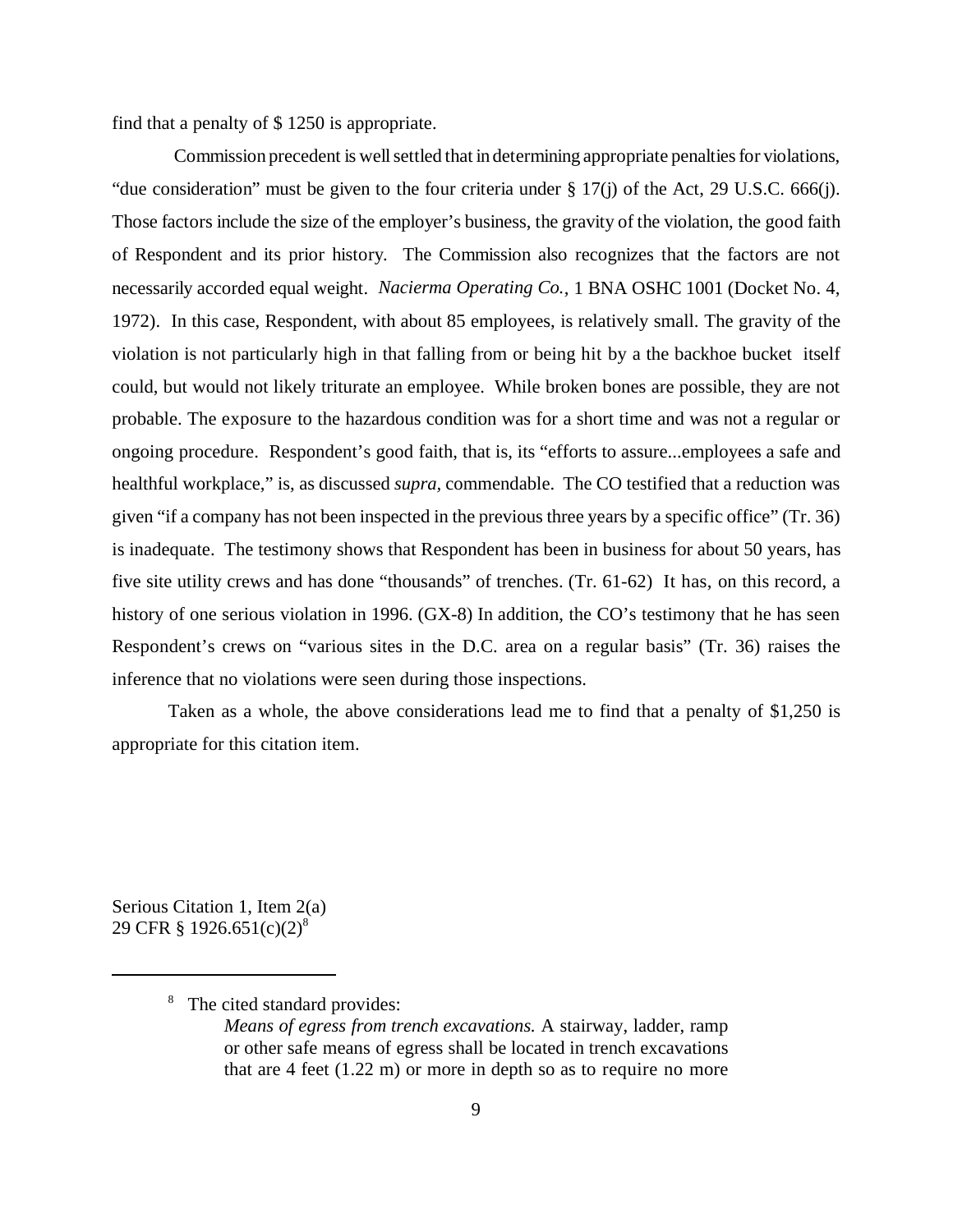This item alleges that Respondent did not have a ladder or equivalent safe means of egress from the trench at the work site. The item is vacated due to the Secretary's failure to show that the method used by the employees to exit the excavation, an earthen ramp, was not "safe" as required under the terms of the cited standard. As discussed in detail, *supra*, although 4 feet or deeper, the length of the trench in this matter cannot be ascertained with any reliability on this evidentiary record. The CO conceded, however, that even if up to 50 feet in length, only one safe means of egress was required. (Tr. 43) The CO initially stated that without a ladder, the men in the trench would have had to "scramble up the loose dirt." (Tr. 23) He did not testify that he actually saw any employees leaving the trench, so he had no opportunity to gauge the difficulty of exiting in that manner, nor did he relate any statements from employees indicating that exiting the trench presented any difficulties. The CO later testified that an appropriate means of egress, a ladder, was "laying beside the closed end of the trench." (Tr. 29) On cross-examination, however, he conceded that the men in the trench could have "walked" out of the trench. He then said that he did not consider it "to be a ramp," but he did not expand upon his comment. (Tr. 43) The fact that a better, faster or even safer means of access (the ladder) was available but not in use does not prove or even fairly raise the inference that the means of egress actually in use (the ramp) was not a safe means of leaving the trench. On this evidence, I cannot find that the ramp was not "a safe means of egress." Accordingly, Item 2a of Citation 1 is VACATED.

# Serious Citation 1, Item 2b

# 29 CFR § 1926.651(j)(2)<sup>9</sup>

Respondent does not deny this alleged violation in its post-hearing brief. It has thus

<sup>9</sup> The cited standard provides:

than 25 feet (7.62 m) of lateral travel for employees.

Employees shall be protected from excavated or other materials or equipment that could pose a hazard by falling or rolling into excavations. Protection shall be provided by placing and keeping such materials or equipment at least 2 feet (.61 m) from the edge of excavations, or by the use of retaining devices that are sufficient to prevent materials or equipment from falling or rolling into excavations, or by a combination of both if necessary.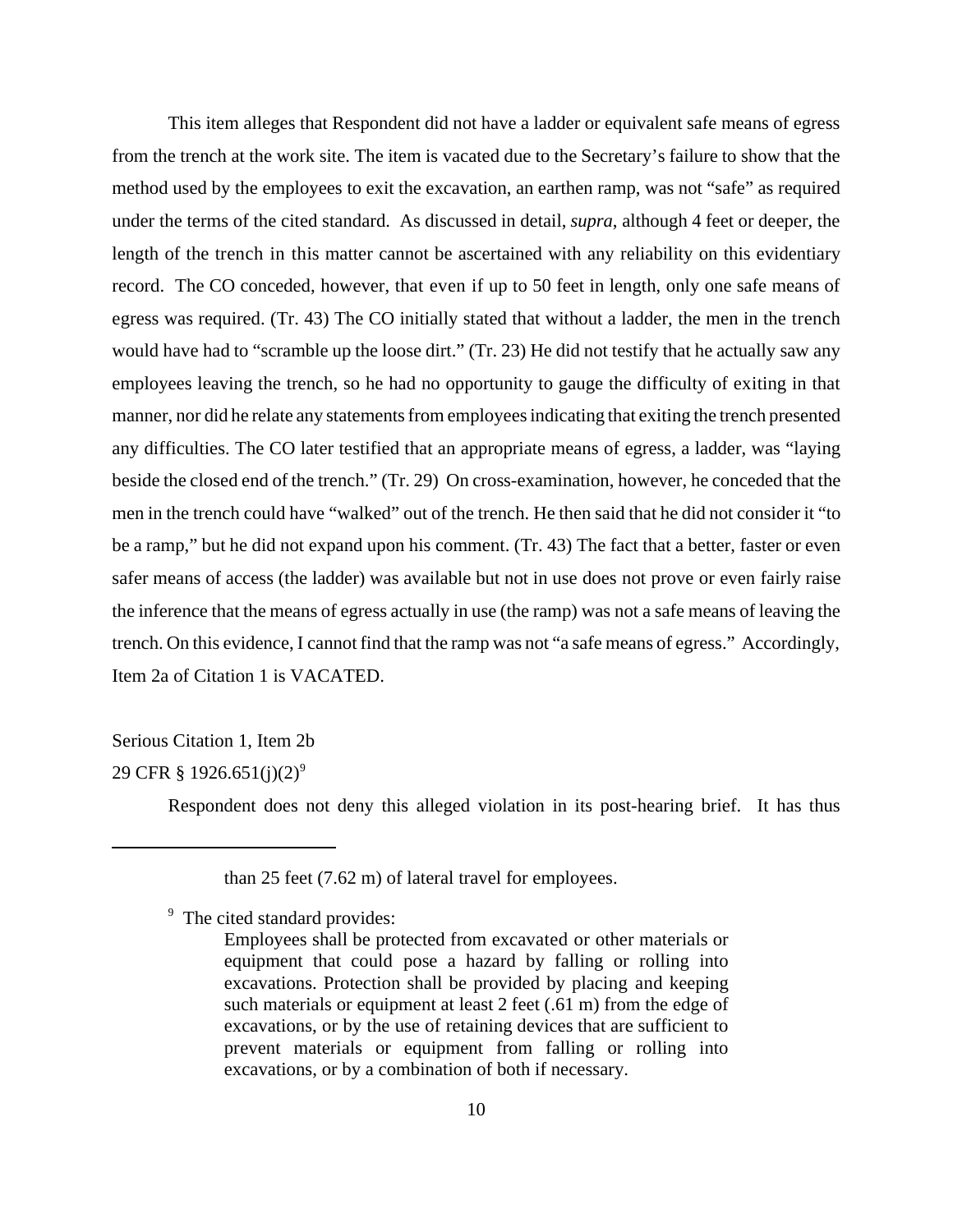abandoned its denial of the violation. Nonetheless, it is noted that the record, including CO testimony (Tr. 21), at least one photograph (GX-6), and the concession of Respondent's foreman (Tr. 90) establishes that the violative condition existed. The record also establishes Respondent's knowledge of the condition through its foreman, and that employees were exposed to the hazard. The item is, however, modified to an other-than-serious violation for the following reasons.

It is obvious that material falling from the spoils pile, or otherwise rolling into an excavation, creates some hazard to those in the trench. Although the CO relied on "an additional weight to the side of the trench" to show the standard applied, this argument would more logically be part of his justification for classifying this violation as serious. In either event, the argument is misplaced. The specific hazards contemplated by the cited standard are those of "excavated or other materials or equipment. . . falling or rolling into excavations." The hazard engendered by additional loads adjacent to a trench is covered explicitly by another standard, 29 CFR § 1926.652(a)(2). Also, the fact that a condition can be remedied with comparative ease, as considered by the CO (Tr. 30), is not support for the proposition that the condition would likely result in serious injury or death, which is the appropriate test for determining whether a particular violation is serious within the meaning of the Act. I thus find that the violative condition was other-than-serious. Considering all of the penalty factors previously discussed, with only two employees exposed for an undetermined length of time, I find that a penalty of \$ 500 is appropriate.

### *FINDINGS OF FACT*

All findings of fact necessary for a determination of all relevant issues have been made above. Fed. R. Civ. P. 52(a). All proposed findings of fact and conclusions of law inconsistent with this decision are hereby denied.

### *CONCLUSIONS OF LAW*

- 1. Respondent was, at all times pertinent hereto, an employer within the meaning of § 3(5) of the Occupational Safety and Health Act of 1970, 29 U. S. C. § § 651 - 678 (1970).
- 2. The Occupational Safety and Health Review Commission has jurisdiction over the parties and